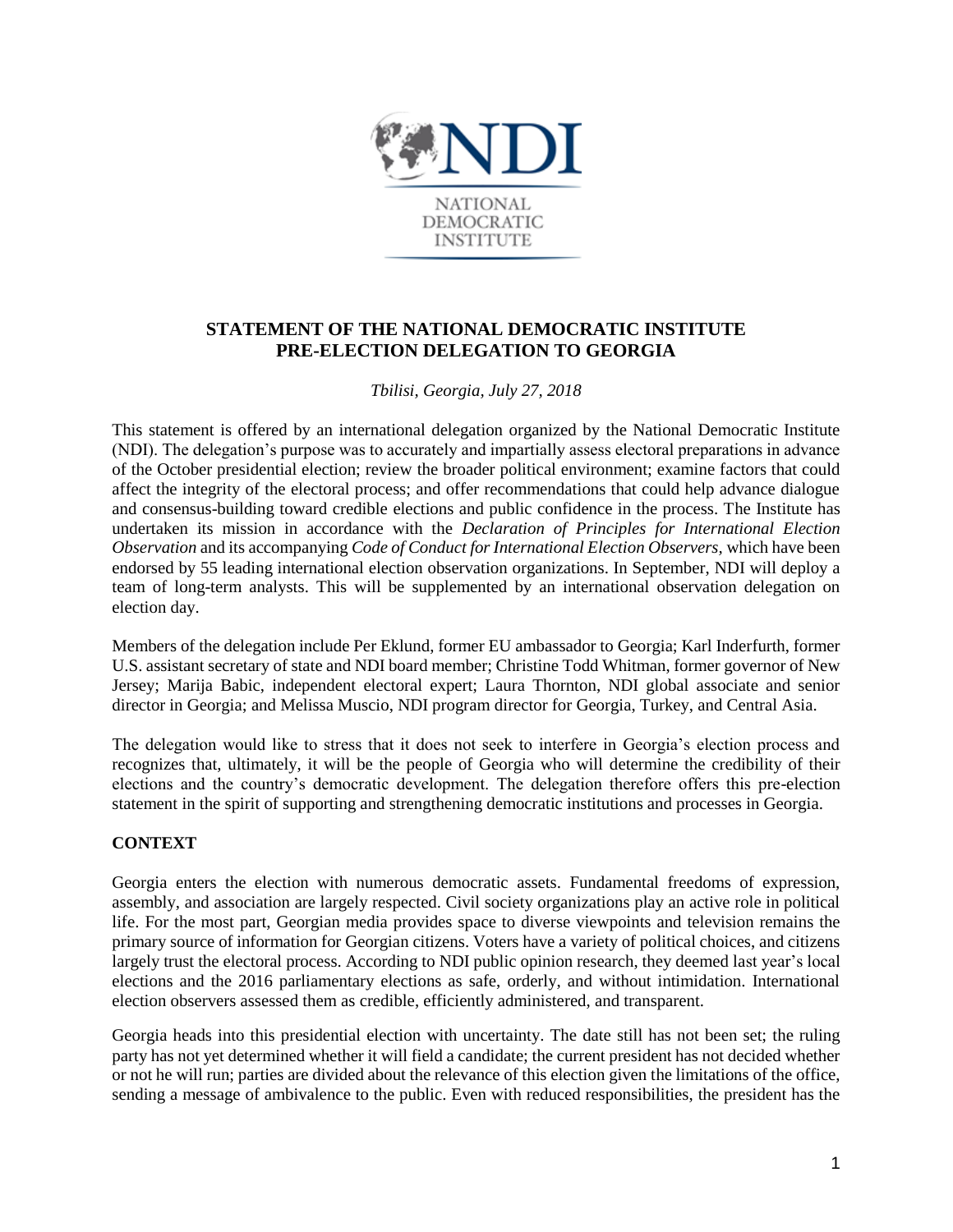public mandate to represent citizens and shape national discussions. Further, he or she has the potential to serve as an additional check on government and represents the country in foreign policy.

The presidential election campaign should not be viewed in isolation and will take place in an environment shaped by recent legal and political changes. The amended constitution of 2017 introduced numerous changes to the electoral and political environment, including controversial reforms, such as terminating the direct election of president after the 2018 presidential election and postponing fully proportional elections to 2024, restricting foreign land ownership, and defining marriage as a union only between a man and a woman. These changes remain front and center in the public discourse today. In May, a series of widespread street protests shook Tbilisi, including protests against the handling of drug-related arrests in city nightclubs, anti-LGBTI and self-declared fascist marches, and rallies following allegations of police mishandling evidence and cover-ups in the murder of two teenagers in December 2017. The latter case struck a nerve in Georgian society, feeding perceptions of lack of justice and unequal application of the law in cases involving those with political connections. Protestors called for the immediate resignation of the prosecutor general, which subsequently took place, and of the justice minister, who is still in her position. In a welcome move, a parliamentary investigative commission headed by the opposition was established to examine the case.

On the political front, the former prime minister, Bidzina Ivanishvili, officially re-assumed the position of head of the ruling party Georgian Dream (GD), pledging to resolve disagreements within the party, among other reasons. Shortly after, there was the sudden and surprising departure of Prime Minister Giorgi Kvirikashvili, reportedly due to disagreements with the party chair and concerns about economic policy. In June, the cabinet was reshuffled and Mamuka Bakhtadze, former finance minister, became prime minister. Despite these political shake-ups, citizens remain disengaged. According to NDI polls, for several years, most citizens do not support any of their political options, with at least half of citizens consistently describing themselves as undecided. This is particularly true among the country's youth. Polls also show Georgians have minimal engagement with elected leaders and evaluate their representatives' performance poorly.

In 2017, a NDI delegation reported observing the emergence of two parallel views of Georgia -- one seen through the lens of ruling GD party leaders and officials and one described by other parties, civil society organizations, and some observers. This observation remains valid today. Government representatives described their reform agenda and successful progress toward the establishment of a European parliamentary democracy. Those outside the ruling party pointed to opaque and unexplained decisionmaking, concentrated in the party chair, whether it is the dismissal and appointment of the government, selection of party leaders and candidates, or control over key bodies such as the state security services. Opposition parties and civic leaders also described the elimination of the direct election of the president as a step backwards for democracy, particularly in a country with a history of a dominant party, and repeatedly lamented the lack of checks and balances and separation of powers in Georgia. They also point to a reduction in balanced, comprehensive political coverage in Georgia. Rustavi 2, one of the two main broadcasters, continues to face legal and financial barriers and other media outlets, especially regional media, report a lack of financial resources. Changes in policies and programming at the Georgian Public Broadcaster also reduced political discussion.<sup>1</sup> These divergent views on the country's democratic course affect the way in which the election process and its challenges are assessed.

Although not yet seen as a critical issue in these elections, both opposition and ruling parties agree that Georgia is subject to a steady flow of disinformation and the increase of intolerant movements and messages. Once campaigning gets underway and election day nears, disinformation and anti-democratic

 $\overline{a}$ 

<sup>1</sup> See Media Development Foundation (MDF) report 'Pre-Election Financial Media Environment 2017'; Transparency International (TI) Georgia report 'Media Advertising Market - Changes and Challenges in 2016'; TI Georgia statement on Rustavi 2 Case; TI Georgia report 'Georgian Media Environment from 2012 Parliamentary Elections till Present'.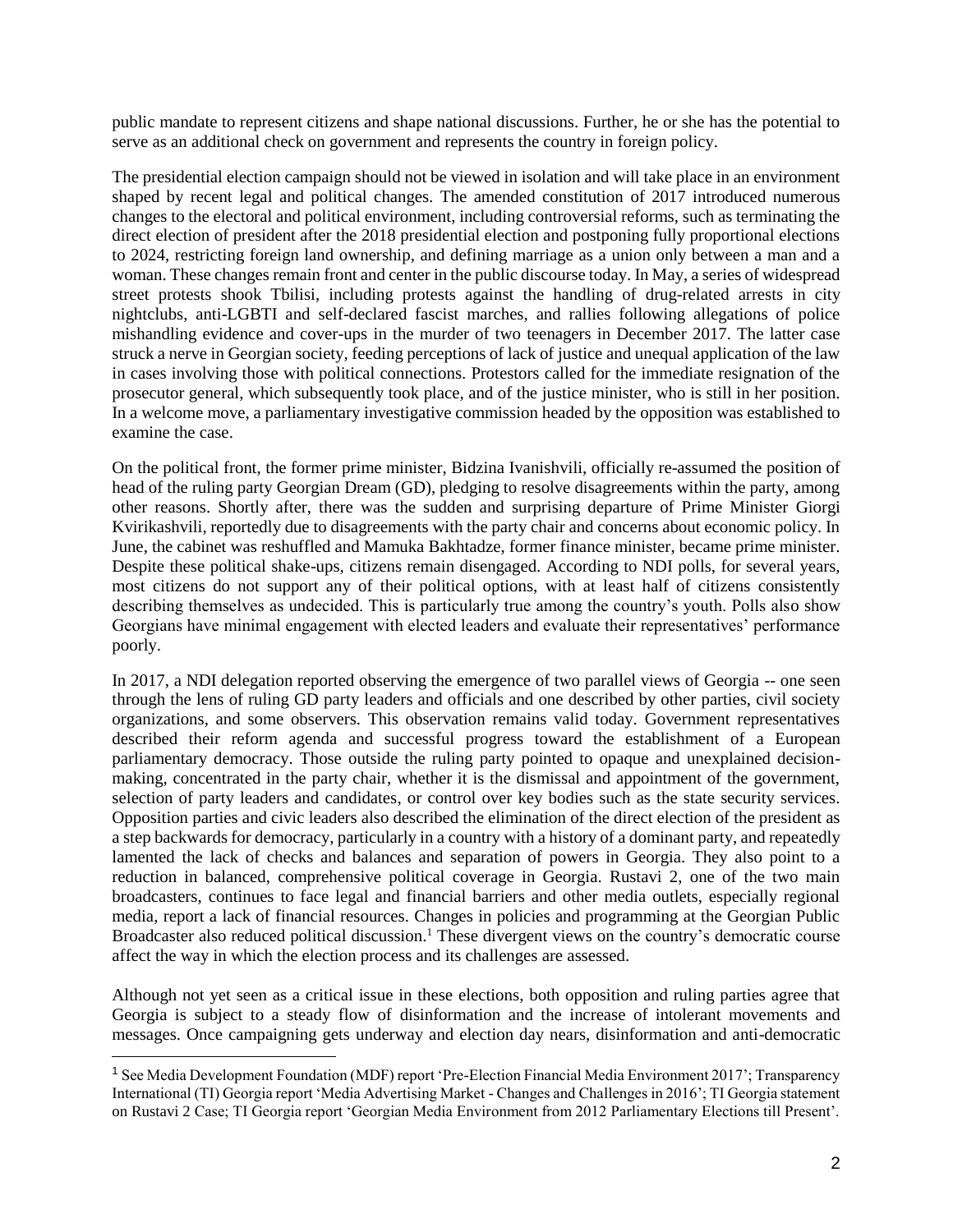efforts could intensify. According to groups monitoring disinformation, the prevailing messages in Georgia focus on European Union (EU) and NATO membership as a threat to Georgian culture, religion, and national identity, as well as Russian aggression and loss of territories. Non-governmental organizations and political parties ascribed the origins of most of these messages to Russia, saying they are intended to undermine confidence in democratic values and norms. Some concerns were raised about the messages of such efforts, particularly xenophobic and anti-LGBTI narratives, infiltrating into the campaign rhetoric of parties and candidates. Civil society disinformation experts pointed to the fact that this had already occurred, as the constitutional amendments included both a foreign land ownership ban and marriage-rights amendment.

#### **LEGAL FRAMEWORK**

The elections must be held on a Sunday during the month of October. The president of Georgia, with the prime minister's counter signature, fixes the date of elections no later than 60 days in advance. Elections are conducted by a three-level election administration comprising the Central Election Commission (CEC), 73 district election commissions (DECs) and some 3,600 precinct election commissions (PECs). Commissions at each level consists of 12 members, with six representing political parties and others appointed by the parliament or upper level commissions as so called professional members. The CEC chairperson is nominated by the president and elected by the CEC with a two-thirds majority for a five-year term. The mandate of the current CEC chairperson expires after the election process is concluded and she can be re-appointed.

A reduction in powers of the president started in 2013 as part of Georgia's transition from a presidential to a parliamentary system, though, as mentioned above, many lament the impact on already weak checks and balances in the country. Changes to the constitution, enacted in 2017, eliminated the direct election of the president starting in 2024, taking away a key source of presidential power -- the popular mandate -- and further reduced some responsibilities of an already weakened presidential office. The ruling party claims to have maintained direct elections for 2018 as a "consolation prize" of sorts for the incumbent president. The president will retain the responsibility of representing Georgia abroad; will have a role to play in some judicial appointments to the High Council of Justice and Constitutional Court, but no longer the Supreme Court; can exercise veto power, although parliament can easily override it; and, most importantly, has the public platform to advocate on behalf of citizen interests. The National Security Council has been abolished, only to be reestablished when or if it is rehoused in another office, a gap viewed as dangerous by domestic and international security experts.

#### **CAMPAIGN ENVIRONMENT**

Several civil society organizations, Georgian Dream and other government leaders, as well as some opposition parties were hard pressed to articulate the importance of this election and appeared to view it as a relatively futile exercise. The uncertainty of the election date is leading to concerns about a compressed campaign period and is causing frustration among opposition parties and media representatives as they attempt to plan. Characterizing the election as "strange," GD leaders noted the difficulty of campaigning on issues that the public cares about, given the lack of policy-making powers of the office. As such, they raised concerns that campaigns would instead devolve into personal attacks, or even a referendum on the government. GD has not selected a candidate yet and leaders have indicated that they may not, perhaps to avoid this potential protest vote and a possible second round. Alternatively, they may back an independent candidate, citing their awareness of concerns of one party dominance. The current president also has not made a decision on whether to run. The lack of information about the current president's candidacy and GD's selection further contributes to the perception of the election's unimportance.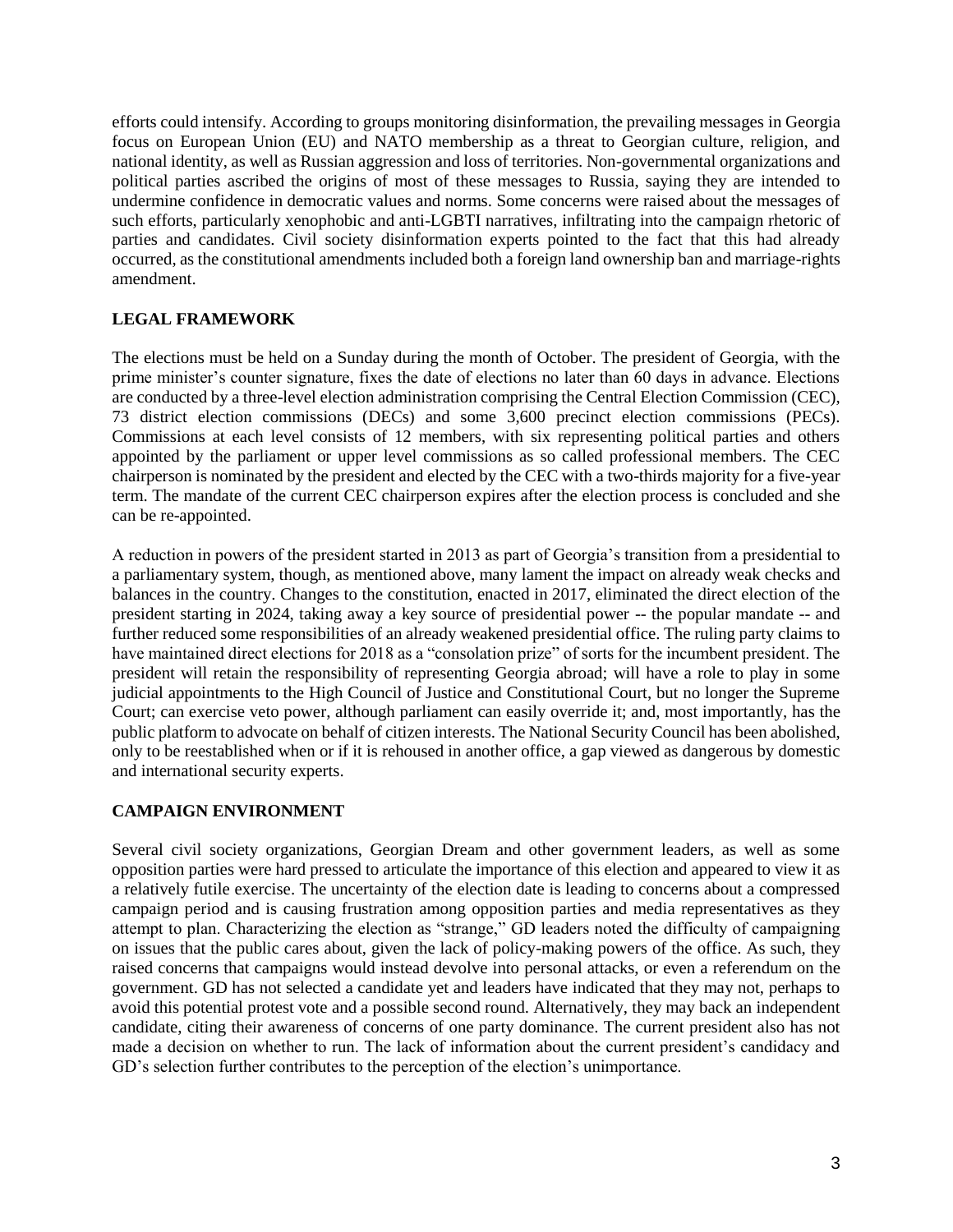By contrast, the two major opposition parties, United National Movement (UNM), in a coalition with 10 smaller parties called Strength is in Unity, and European Georgia (EG) appeared determined to capitalize on the opportunity to use the race as a platform to challenge the ruling party and raise their profile and influence ahead of 2020 parliamentary elections. UNM has nominated former Minister of Foreign Affairs Grigol Vashadze, while EG has nominated party head and minority leader David Bakradze. They view the race as an opportunity to test their apparatus and messages. Both parties argue that the office is significant and provides opportunities to check the government and hold leaders to account. Each had already identified relevant campaign issues that fall under the purview of the president, including judicial appointments and the benefits that the president could bring to the country through strategic strengthening of foreign relations. Importantly, opposition parties emphasized the moral authority of having a popular mandate and asserted that the president can draw important visibility to the people's needs. Both thought it possible to tie the functions of the president to daily issues people care about, particularly the economy. EG will be faced with the additional task of differentiating itself from UNM. Though the two parties claim they have grown further apart in terms of policy, citizens remain unclear about who is which party, according to EG leaders. Other parties and candidates who have declared their intention to run include Zurab Japaridze from Girchi and Shalva Natelashvili from the Georgian Labour Party.

Although citizens strongly support the direct election of president<sup>2</sup>, they appear to be relatively disengaged about the upcoming presidential poll. In recent NDI focus groups, participants appeared to understand well the limited responsibilities of the office and many articulated a desire to see the president's powers increase. Under the current system, however, they expressed the belief that it "doesn't make a difference" who is president. This lack of interest, combined with undecided citizens, and potential decisions not to compete by GD and the incumbent president, could have an adverse effect on voter turnout. Political parties acknowledged that they must inspire the public with compelling arguments about why this election and office remain relevant to encourage voters. The CEC is conducting talks with voters around the country to explain the process and significance of this election, the media intends to hold debates and discussions to explore campaigns and their issues, and the prime minister referenced plans to bolster political participation in the voting process.

## **ELECTORAL INTEGRITY CHALLENGES**

### *Systemic Challenges*

Georgia's legislative framework is broadly in line with international standards and conducive to the conduct of democratic elections. However, a number of longstanding issues that pre-date the current government remain unresolved despite having the authority to do so. These challenges appear to be more entrenched in the electoral culture and require political will -- rather than mere legislative fixes -- to be addressed. They can be grouped into two main and intertwined areas: disparity of resources and intimidation. The resource challenge involves uneven campaign donations and alleged abuse of state resources, both advantaging the ruling party. Alleged intimidation by various state agencies from school administrations to the state security services and unresolved acts of violence, albeit rare, send a message of impunity and introduce an element of fear in the environment. While some believe that these acts are part of an organized intimidation effort, others maintain that these are merely actions of individuals misguidedly seeking to please their superiors. These problems are not new and have passed from one ruling party to the next.

There is no consensus on these problems. The opposition asserts that the disparities in the financial playing field makes the election effectively uncompetitive. The State Audit Office reported that in 2017 Georgian Dream received 90 percent of campaign funding.<sup>3</sup> Opposition parties described donors' expressed hesitancy

<sup>&</sup>lt;sup>2</sup> April 2017 NDI poll: 84 percent support direct elections;<http://caucasusbarometer.org/en/na2017ge/PRESELECT/>

<sup>3</sup> See the State Audit Office [final report on 2017 Municipal Elections.](https://monitoring.sao.ge/files/2017-clis-archevnebi/%E1%83%90%E1%83%A0%E1%83%A9%E1%83%94%E1%83%95%E1%83%9C%E1%83%94%E1%83%91%E1%83%98%E1%83%A1%20III%20%E1%83%90%E1%83%9C%E1%83%92%E1%83%90%E1%83%A0%E1%83%98%E1%83%A8%E1%83%98.pdf)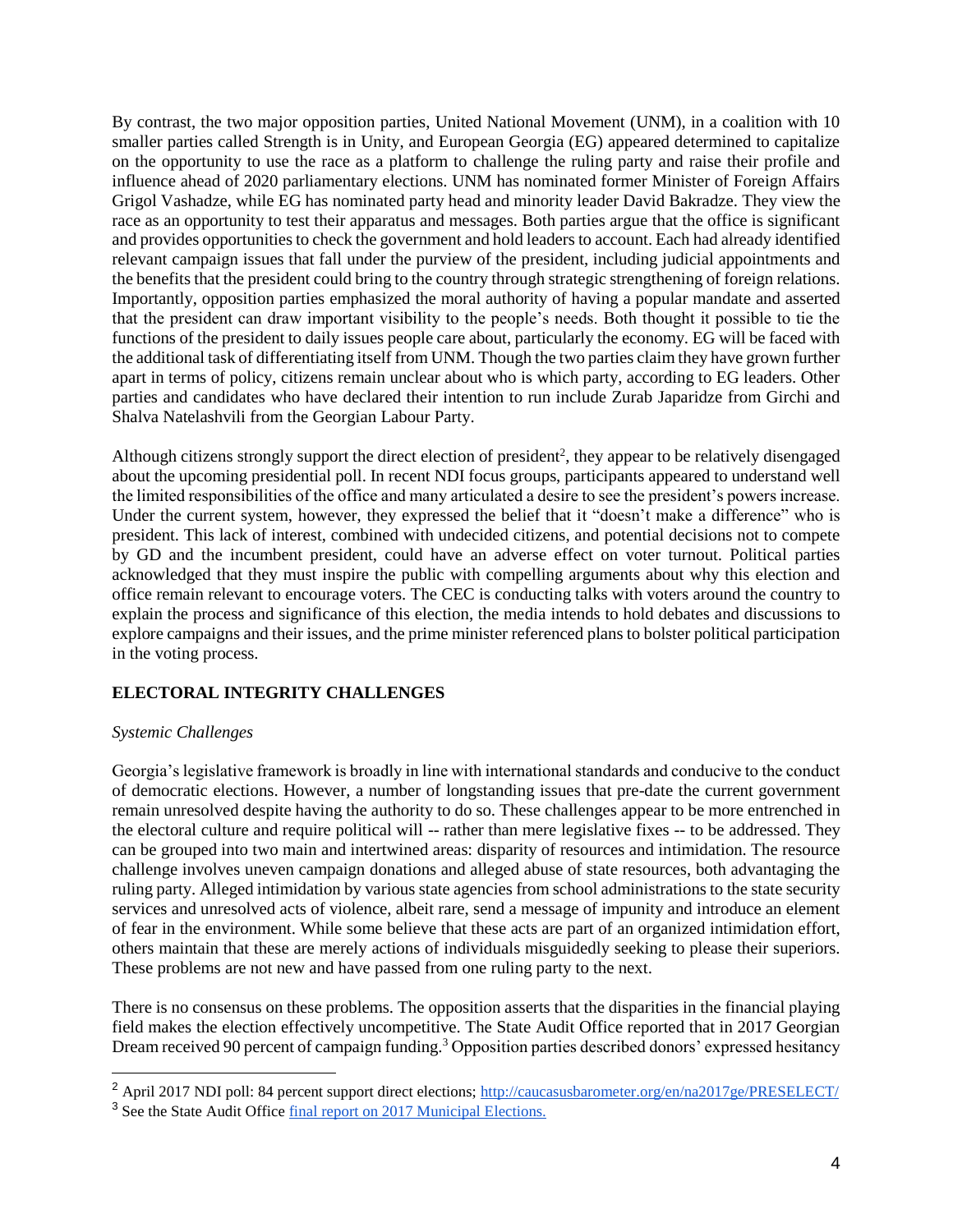to contribute to them given the advantage of incumbency and benefits of contributing to the ruling party.<sup>4</sup> Further creating imbalance, opposition parties and observer groups described to the delegation the state use of human resources, such as pressuring civil servants and their families to vote for the government party as well as physical and financial resources, such as the use of public buildings, vehicles, and equipment for campaign purposes. They acknowledged that such cases were difficult to monitor and few of their complaints to relevant bodies were submitted and resolved.

The ruling party representatives, however, denied to the delegation that there has been a large discrepancy in funds available to the parties, explaining that the State Audit reports are not accurate because they do not capture the unreported funding of opposition parties. Georgian Dream leaders asserted that opposition parties received substantial undeclared funding, including from abroad, and that this was evident in their visible spending on activists and materials. The State Audit Office (SAO) took, in their view, a more "passive" approach to avoid "repressive methods" in tracking opposition party funding. The ruling party also argued that abuse of state resources rarely occurs, pointing to the small number of case rulings.

The perception of intimidation is also conflicting. Opposition leaders described the various levels of intimidation related to elections, including harassment of their activists by local officials, pressure on state employees to campaign and/or vote for the ruling party or risk losing their jobs, and intimidation of voters outside polling stations. They repeatedly singled out the state security services as responsible for intimidation, leading voters to doubt the secrecy of their vote. Civil society organizations (CSOs) and opposition parties acknowledge that electoral acts of violence have become a rarity, but they point out that the lack of resolution of previously documented cases creates an atmosphere of impunity and can engender an environment of fear for citizens. The perpetrators who committed violence against opposition leaders in Khortskeli in 2016, for example, have still not been brought to justice despite acknowledgment of their activists' wrongdoing by GD leaders, ample video evidence, and witness reports. Intimidation is difficult to verify, with few willing to testify, so observer groups are unable to track the existence and breadth of the problem. The ruling party leaders, however, deny that such intimidation is a continuing problem, claiming they have already taken "concrete measures" to avoid these types of incidents.

As such, there is no agreement between the ruling party and opposition parties and CSOs on the two most reported and serious concerns -- resources and intimidation. Political will of the government is necessary to resolve these key challenges. Even if the government is skeptical of their validity, leaders have a responsibility to address these concerns to build public confidence in the political process and increase trust in their leadership.

### *Procedural and Legal Issues*

 $\overline{a}$ 

In addition to the challenges above, a number of problems exist that could be addressed through legal and procedural fixes. In June 2018 prominent Georgian observer organizations published comprehensive recommendations on improvements to the electoral code.<sup>5</sup> These and other relevant recommendations are yet to be discussed or adopted by relevant authorities and implemented in an adequate manner.

One key concern outlined in the CSO report is the composition of the election administration. Legal amendments introduced last year have significantly narrowed the number of parties eligible for election

<sup>&</sup>lt;sup>4</sup> Joint ISFED, TI and GYLA Evaluation of the Pre-Election Environment: 15 out of 31 companies that donated to the ruling party were awarded state contracts in 2017 through a simplified procurement, totaling GEL 2,145,022, while they donated GEL 1,021,793 in favor of the party. According to the organization Transparency International – Georgia, some of the natural persons that donated in favor of the ruling party were affiliated with 70 legal entities that were awarded at least a single state contract through a simplified public procurement in 2017.

<sup>5</sup> Recommendations for improving Electoral Environment available at <http://www.isfed.ge/main/1389/eng/>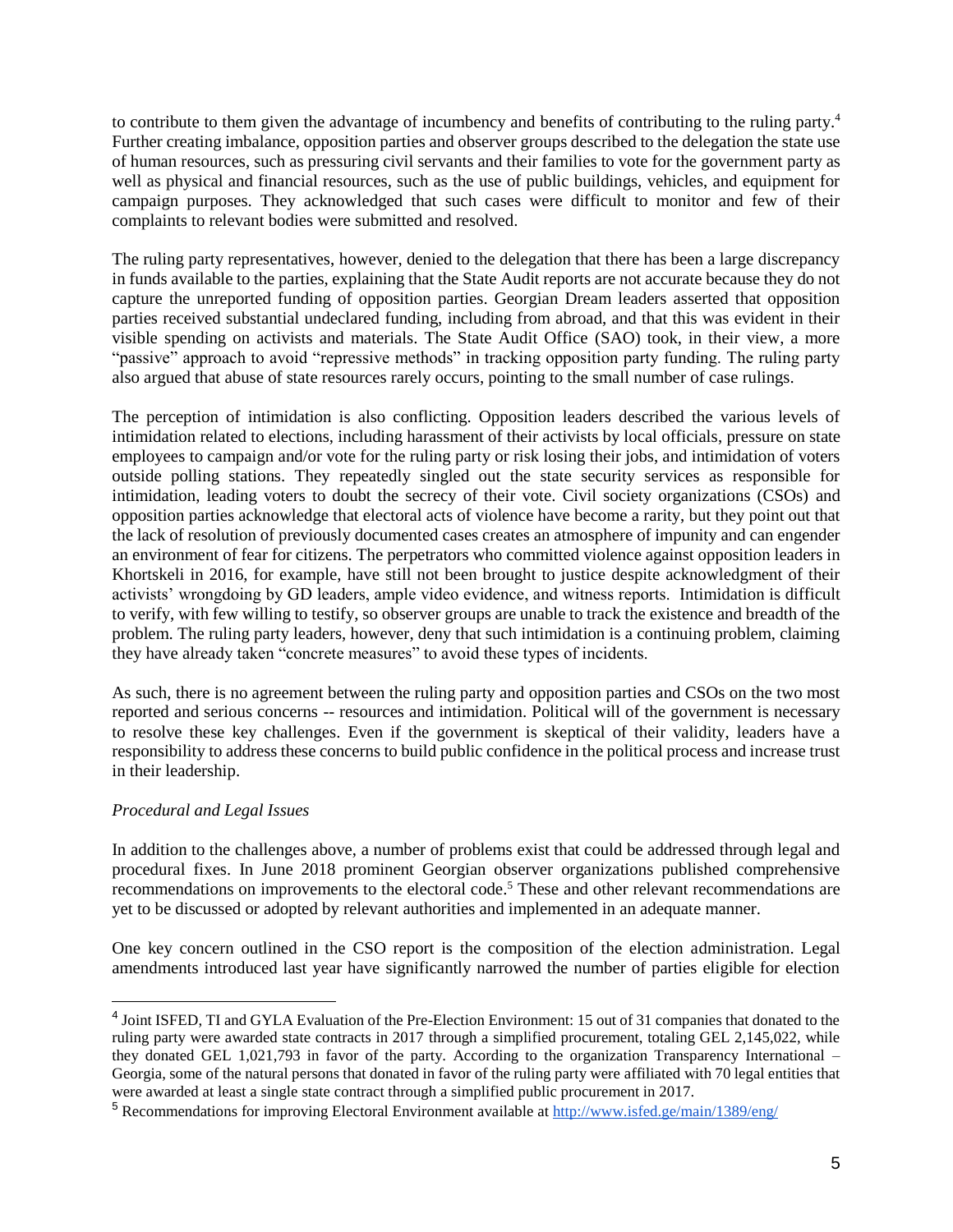commission seats and tilted the composition in favor of the majority party.<sup>6</sup> This has sparked protest among opposition and observers, especially in light of concerns that the so-called professional election commission members are affiliated with GD and are unable to exercise the impartiality required of the position.

Another problem is shortcomings in the procedures regarding the correction of protocols, reconciliation of ballots, and recount provisions. The election code allows precinct election commission (PEC) to correct results protocols based simply by writing an explanatory note rather than recounting the ballots or examining other relevant material evidence. The legal framework does not require consistency between the number of ballots cast and results, nor does it specify exact grounds for a recount. As such, when there is no reconciliation of the vote, requests for recounts have been dismissed<sup>7</sup>.

CSOs and parties remain concerned about the electoral authorities' narrow interpretation of laws related to the abuse of administrative resources and unlawful campaigning. Further, they have recommended clarity on rules regarding canvassing and social media in campaigns. Additionally, they have expressed frustration with the existing mechanisms for resolution of complaints and grievances. In their view, election officials have frequently dismissed their concerns on purely formalistic grounds, avoiding sufficient review of the merits of each case.

#### *CEC*

 $\overline{a}$ 

The Commission reported ongoing activities aimed at addressing issues raised during previous elections. The CEC is working on increasing election officials' knowledge of the election procedures and the recent amendments. It is training DEC members on complaints resolution mechanism and is preparing to employ a new training methodology for PEC members to improve the counting process and reduce the number of errors in the results protocols. As part of its efforts to enhance citizens' awareness of the election processes, the CEC is holding various trainings, university courses, lectures or field visits, and providing grants to CSOs to train political party representatives on election procedures or work on voter education and outreach. The Commission is placing a special emphasis on first time voters and youth and hopes that participants in these programs would also apply to serve as PEC members in the fall. The CEC plans to reissue recommendations to the DECs to consider experience and training when selecting new PEC members.

#### *Inter-Agency Commission for Free and Fair Elections (IACFF)*

A week prior to the delegation's visit, the IACFF, a temporary body established by July 1 of each electoral year to respond to allegations of electoral violations by state officials, held its first meeting. The IACFF works under the Ministry of Justice, coordinates multi-stakeholder dialogue on electoral issues, and is authorized to recommend action to government offices, law enforcement authorities, public servants, and political parties. While interlocutors from parties and CSOs acknowledged the IACFF's role as a forum to air grievances, they expressed dissatisfaction with the current working environment of the commission and little trust in the body's political will to deter violations and ensure that its recommendations are upheld. Regrettably, CSOs are considering leaving the format altogether.

<sup>&</sup>lt;sup>6</sup> The CEC, district election commissions, and precinct election commissions were reduced from 13 to 12 members, with six professional and six party-nominated positions. Instead of the previous system of allocating one partisan seat to each qualifying party, the amended code allocates partisan seats to parties based on the proportion of total votes received by each party in the previous parliamentary elections. Only parties that cross the 5 percent threshold and form a faction in parliament are eligible for election commission seats.

<sup>&</sup>lt;sup>7</sup> Of more than 30 requests for recounts in 2017 municipal elections, only two were granted.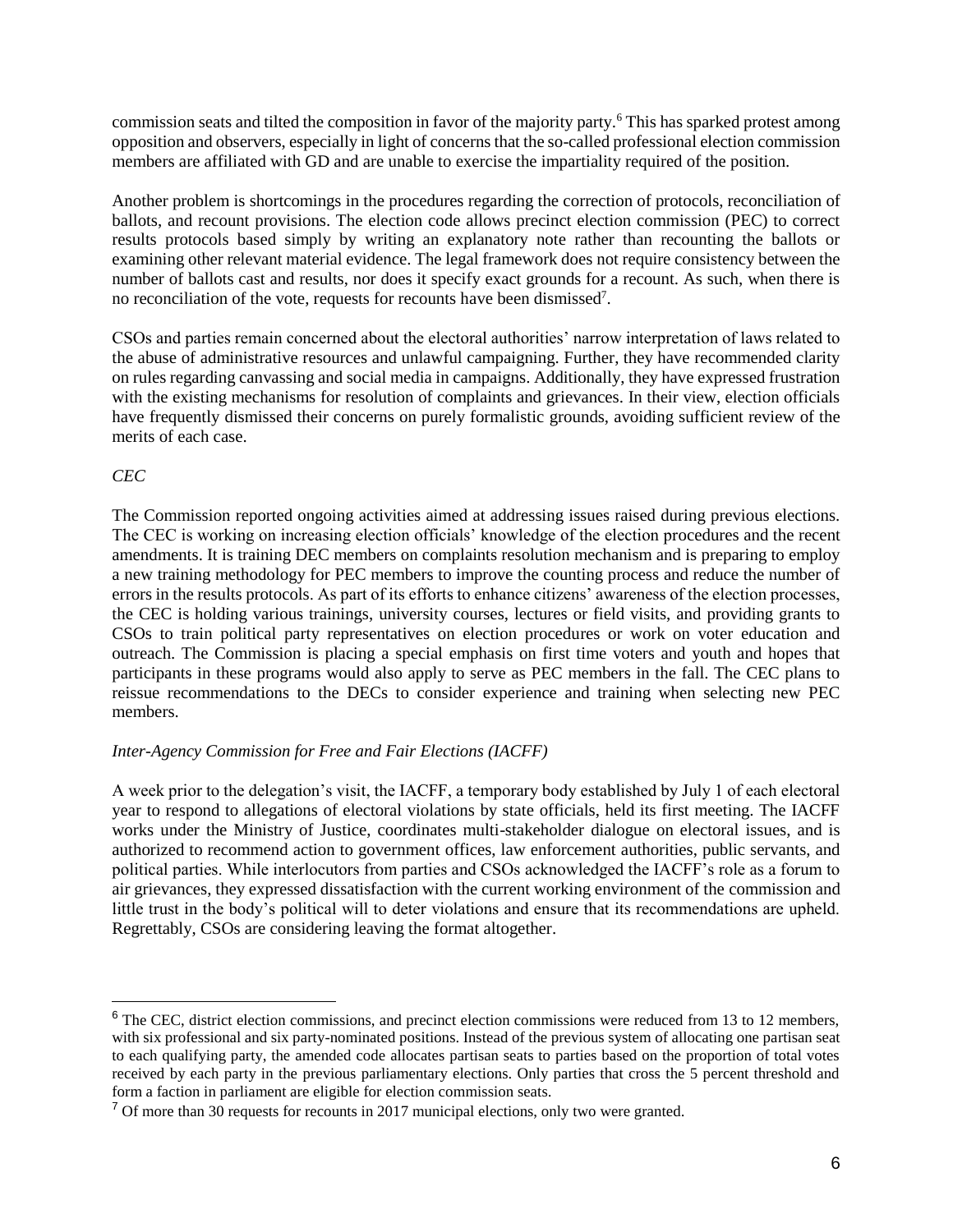#### **RECOMMENDATIONS**

Recently parliament enacted reforms addressing some concerns from previous elections, including provisions enhancing secrecy of voter data, extension of observers' rights to follow the work of the election commission outside of the official election period, registration of deregistered voters, and bring the electoral laws in line with new constitutional amendments. These amendments address some of the previously made recommendations and should positively impact the electoral process.

However, a number of long-standing recommendations from both citizen observer groups and the international community, including those of NDI, should be considered seriously. This delegation offers here only recommendations that can be addressed ahead of the upcoming election. Longer-term recommendations, such as those requiring legislative action, will be made in subsequent NDI observer reports.

- The president should set an election date as soon as possible to ensure relevant regulations around campaigning can be applied and parties and candidates can commence their official campaigns.
- Parties, government, election officials, CSOs, and media should use this opportunity to engage with the public to bolster the democratic process and encourage civic participation.
- Government leaders should undertake a visible, concerted effort to ensure that there is a clear separation between the party and the state and that public officials or administrative resources are not employed for campaign purposes. Government leadership should clearly communicate to all civil servants and the public that abuse of administrative resources will not be tolerated, and that violators will face prosecution.
- The CEC should exercise its legal authority to investigate the substance of serious claims related to potential electoral violations, even when complaint procedures did not meet formal requirements.
- During the upcoming recruitment process for professional PEC officials, the election administration should better clarify the qualifications and selection procedures, ensure that vacancies are broadly advertised well in advance, and guarantee that all hiring decisions are taken transparently, during the commission sessions in which all parties are present.
- The CEC should ensure that all PEC members are properly trained and understand counting procedures and that results protocols are not amended without checking the material evidence, including by conducting recounts when necessary.
- The IACFF should address concerns raised by CSOs and political parties and ensure a constructive working environment to effectively address issues brought to its attention in a timely, professional, and impartial manner.
- To avoid the perception of impunity, prosecutors and judges should ensure impartial, swift application of justice to the cases of violence during the 2016 and 2017 elections to help deter such incidents in the future and send a positive message to the public.
- Finally, as elections approach, it is possible that Georgia will be subject to an increased disinformation and attacks on its democracy. Georgian CSOs and government authorities should continue efforts to counter these threats.

While this delegation believes recommended legislative and technical fixes can address some of the problems raised in the election process, the most serious obstacles to the 2018 election cannot be addressed through laws and procedures. As stated, the issues of resources, particularly alleged abuses of state resources, and intimidation of voters and candidates, require political will. These problems have plagued elections across different governments and will, without action, continue to be passed onto future elections. Therefore proactive leadership at all levels of government is required.

Mechanisms for oversight, enforcement, and sanctioning need to be implemented. Clear directives to all state employees outlining expectations of conduct and consequences for violations of appropriate political